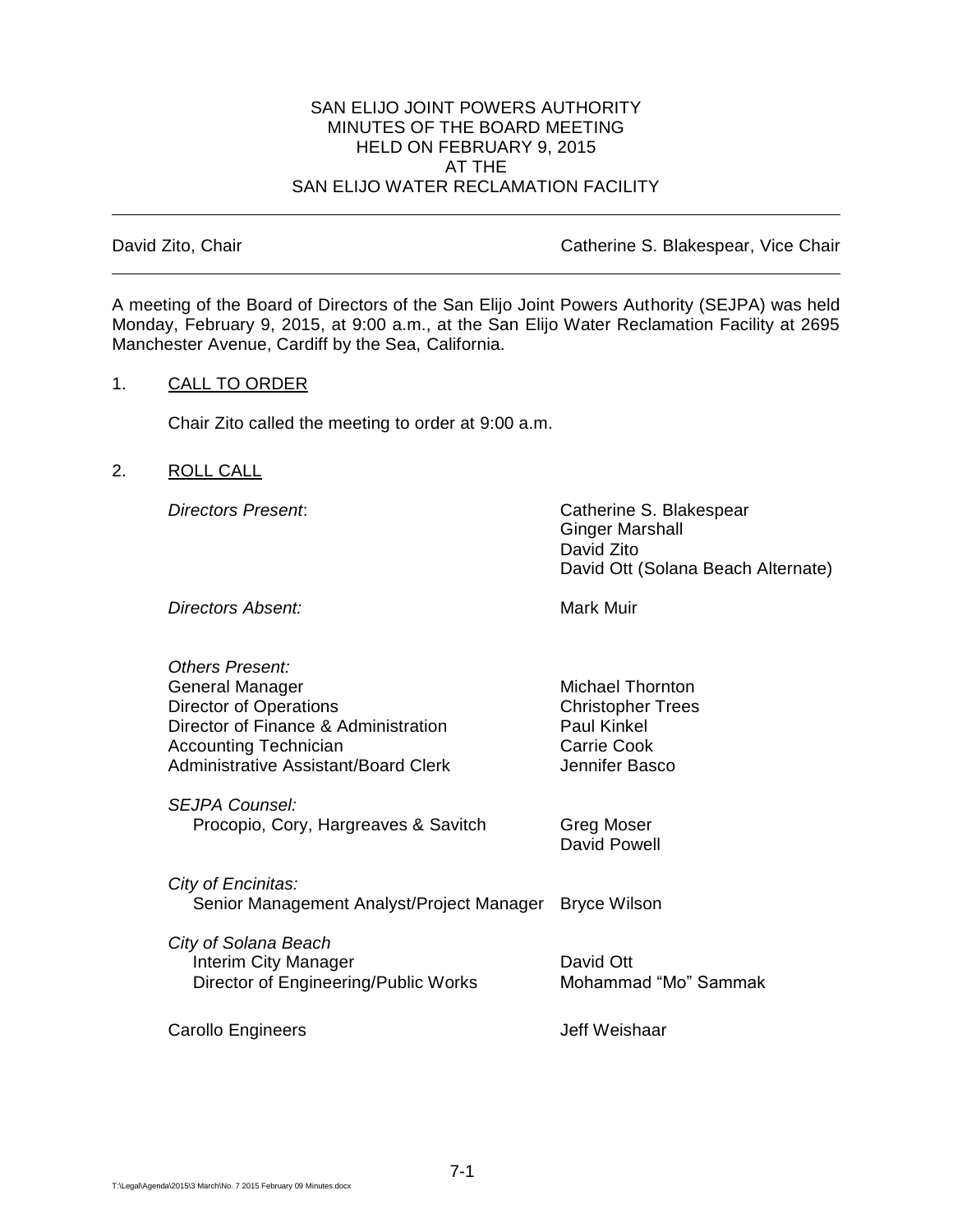# 3. PLEDGE OF ALLEGIANCE

Chair Zito led the Pledge of Allegiance.

### 4. ORAL COMMUNICATIONS

None

### 5. PRESENTATION OF AWARDS

General Manager Thornton presented the California Water Environment Association (CWEA), San Diego Section, 2014 Plant of the Year Award to the Board of Directors.

## 6. CONSENT CALENDAR

Moved by Chair Zito and seconded by Member Marshall to approve the Consent Calendar.

Motion carried with the following vote of approval:

| AYES:           | Blakespear, Marshall, Zito |
|-----------------|----------------------------|
| NOES:           | None                       |
| ABSENT:         | Muir                       |
| <b>ABSTAIN:</b> | None                       |

Consent Calendar:

| Agenda Item No. 7 | Approval of Minutes for the January 12, 2015 meeting |  |
|-------------------|------------------------------------------------------|--|

- Agenda Item No. 8 Approval for Payment of Warrants and Monthly Investment Report
- Agenda Item No. 9 San Elijo Water Reclamation Facility Treated Effluent Flows – Monthly Report
- Agenda Item No. 10 San Elijo Joint Powers Authority Recycled Water Program – Monthly Report

#### 11. ITEMS REMOVED FROM CONSENT CALENDAR

None

### 12. NEW BOARD MEMBER ORIENTATION

General Manager Thornton gave an overview of the San Elijo Joint Powers Authority to the Board of Directors including history, mission, key infrastructure, and staff.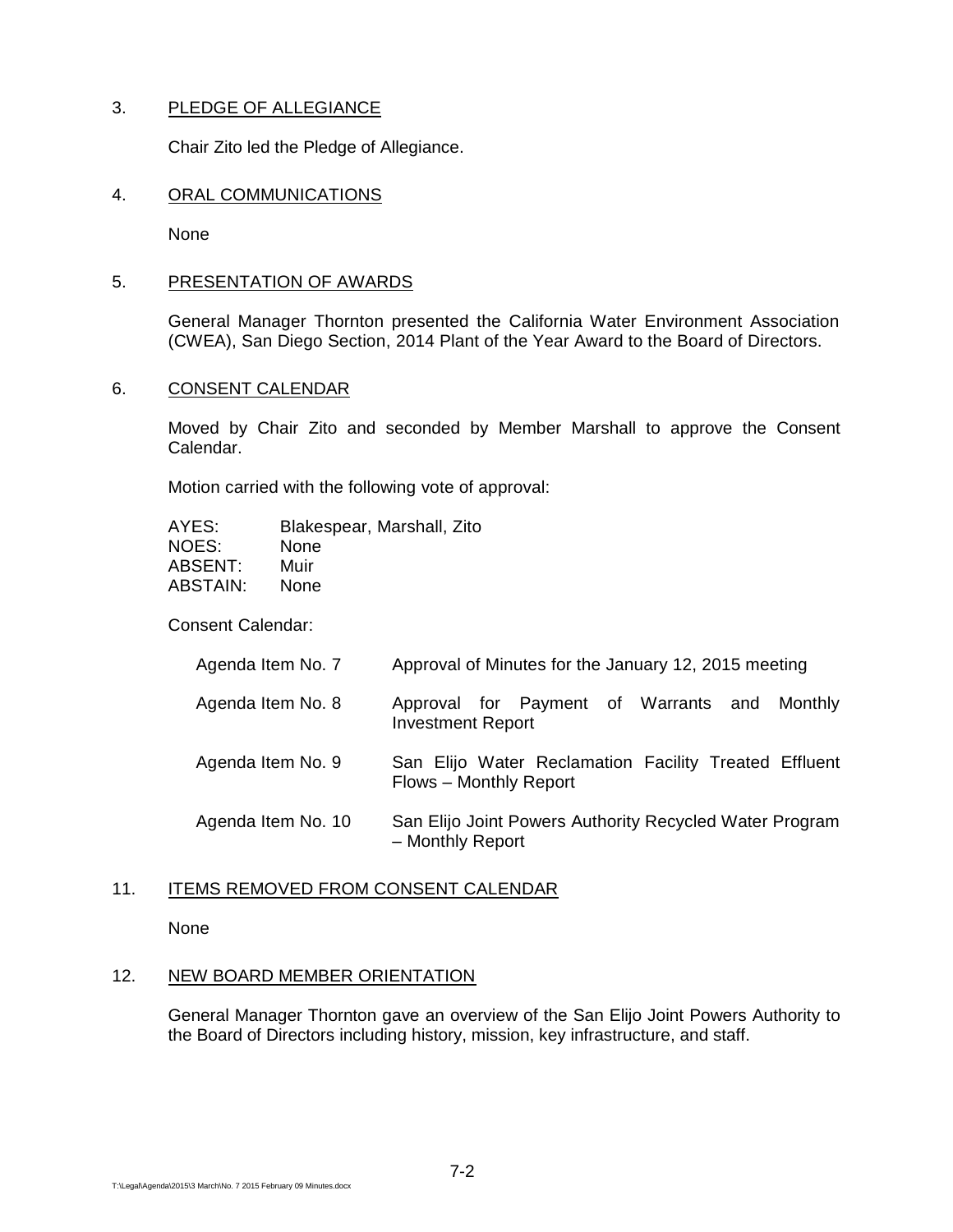## 13. SAN ELIJO JOINT POWERS AUTHORITY MID-YEAR REVIEW OF THE FISCAL YEAR 2014-15 OPERATING BUDGET

Director of Finance & Administration, Paul Kinkel, presented the mid-year analysis of the SEJPA's FY 2014-15 estimated financial forecast. Mr. Kinkel stated that overall, the SEJPA is expected to conclude the fiscal year slightly below budget. The positive variances are primarily a result of lower than forecasted Personnel Expense and unspent Contingency funds offset by higher than budgeted Utility Costs. Recycled Water program is enjoying strong water sales due to new customers and an unusually warm, dry fall and early winter. The higher than anticipated water demand has resulted in increased production costs; however, these costs have been more than offset by the increased water sales. For the year, the Recycled Water Program is trending to finish the year with a budget surplus.

No action required. This memorandum was submitted for information only.

# 14. SAN ELIJO WATER RECLAMATION FACILITY 2015 FACILITY PLAN UPDATE

General Manager Thornton introduced Jeff Weishaar from Carollo Engineers to give a presentation on the Facility Plan Update for the San Elijo Water Reclamation Facility (SEWRF). Mr. Weishaar reported that their evaluation of the facility has been completed and they have produced a draft Facility Plan for review. The 2015 Facility Plan includes an evaluation of the facility assets, including the wastewater, recycled water, and ocean outfall systems. Elements of the Facility Plan include condition assessment and engineering evaluation of the facilities, regulatory compliance analysis, risk assessment for facility failure, project recommendations, capital project prioritization, budgetary cost estimates, and projected capital outlay for fiscal years 2015 – 2025. The Facility Plan identified 17 projects, with an estimated cost of \$36.3 million, which should be considered for completed over the next 10 years. The General Manager stated that the draft Facility Plan has been provided to the City staff for review and comment and that the final 2015 Facility Plan will be brought back to the Board of Directors in April 2015 for discussion and potential acceptance.

No action required. This memorandum was submitted for information only.

## 15. AWARD OF CONTRACT FOR SAN ELIJO LAND OUTFALL PRELIMINARY DESIGN AND CEQA PERMITTING

General Manager Thornton informed the Board of Directors that the San Elijo Ocean Outfall, which was constructed in 1965 and is co-owned with the City of Escondido, is considered to be at or near the end of its useful life. The outfall is critical wastewater infrastructure that is in constant use and which must be operational at all times. Failure of this pipeline will have both environmental and financial impacts. The portion of the pipeline that has been identified for replacement transverses the San Elijo Lagoon and crosses under the railroad tracks and Coast Highway.

The SEJPA requested proposals from six engineering firms, with the proposal from Kennedy/Jenks Consulting providing the best combination of qualifications, project understanding, and value. The preliminary design will evaluate construction methods to replace the existing outfall pipeline to identify the preferred method based on construction risk, cost, and final project longevity. Concurrent with the preliminary